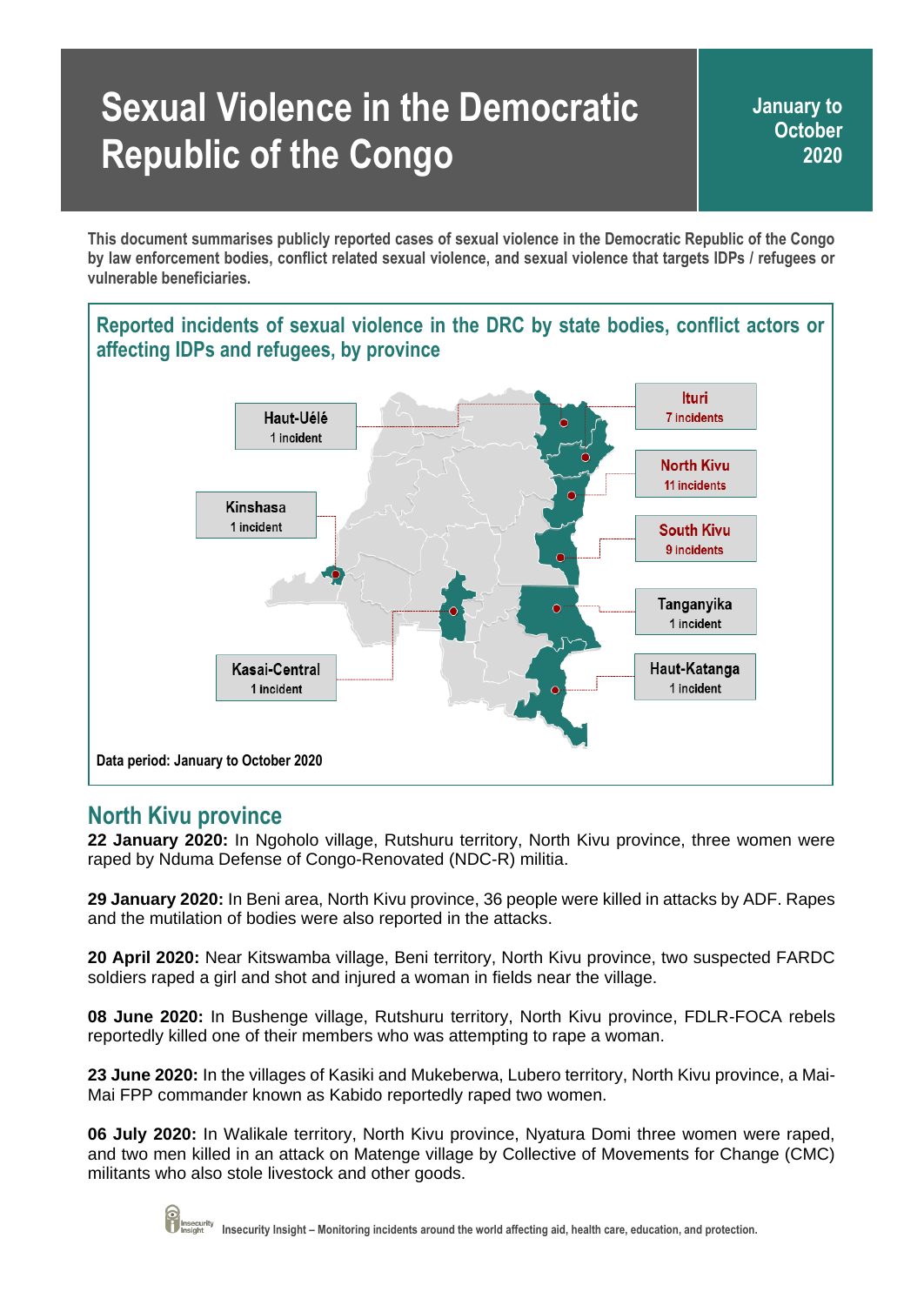**11 September 2020:** In Gbado village, Walikale territory, North Kivu province, during an attack on the village Mai-Mai Kifuafua Delphin Mbaenda raped 11 women, wounded five men, set fire to houses, and stole goods.

**12 September 2020:** In Isigi village, Lubero territory, North Kivu province, armed combatants from the National Lumumbist Resistance (RNL) raped two women during an incursion in the village. They then abducted a businessman who was attempting to resist the attack as well as stealing farm animals and other goods.

**13 September 2020**: In Kikarara village, Beni territory, North Kivu province, armed men raped and killed a 23-year-old woman.

**15 September 2020:** In Masisi town and territory, North Kivu province, unidentified men abducted, raped then killed a 13-year-old girl.

**04 October 2020:** In Rutshuru town and territory, North Kivu province, unidentified armed men raided the town, kidnapped, and raped a woman. They demanded a ransom of \$10,000 for the hostage's release.

## **South Kivu province**

**16 January 2020:** In Mikanda village, Mwenga territory, South Kivu province, four women were raped by unknown armed persons. Two men were also abducted and three others were injured by the perpetrators. They also looted some goods.

**17 February 2020:** In Ngendo village, Uvira territory South Kivu province, the Association of Peace for Vulnerable Orphans and Widows (APEVOV) reported an incident of sexual violence against an unspecified person.

**18 February 2020:** In the Ruzizi plain, Uvira territory South Kivu province, a woman was raped by a group of four people who were armed and speaking a dialect from Burundi.

**03 May 2020:** In Kamonyi village, Uvira territory, South Kivu province, a 35-year-old woman was raped by an FARDC soldier. He stole \$66 and killed three of the survivor's pigs.

**15 May 2020**: In Kalehe territory, South Kivu province, a 43-year-old woman was abducted and raped by members of Raia Mutomboki Hamakombo, who accused her of witchcraft**.** 

**16 July 2020:** In Gombaniro village, Uvira territory, South Kivu province, unidentified armed men kidnapped and raped two women in their field.

**16 August 2020:** In Mwaba village, Uvira territory, South Kivu province, FNL Nzabampema armed men raped a 16-year-old girl.

**31 August 2020:** In the villages of Bilalombili and Ngezi, Mwenga territory, South Kivu province, a girl was raped during an attack by Ngumino, Twiganeho, and Makanika fighters on FARDC positions in the area.

**23 September 2020**: In Cakira village, Fizi territory, South Kivu province, suspected Ngumino militiamen raped, shot, and injured three IDP women.

#### **Ituri province**

**13 June 2020:** Near Badengaido town, Mambasa territory, Ituri province, an FARDC soldier abducted and robbed 13 civilians, and raped two women. The soldier was arrested by his FARDC superiors two days later.

**02 July 2020:** In Karagba and Kakwa villages, Aru territory, Ituri province, five women were sexually assaulted by South Sudanese military forces. More than 50 houses were burned.